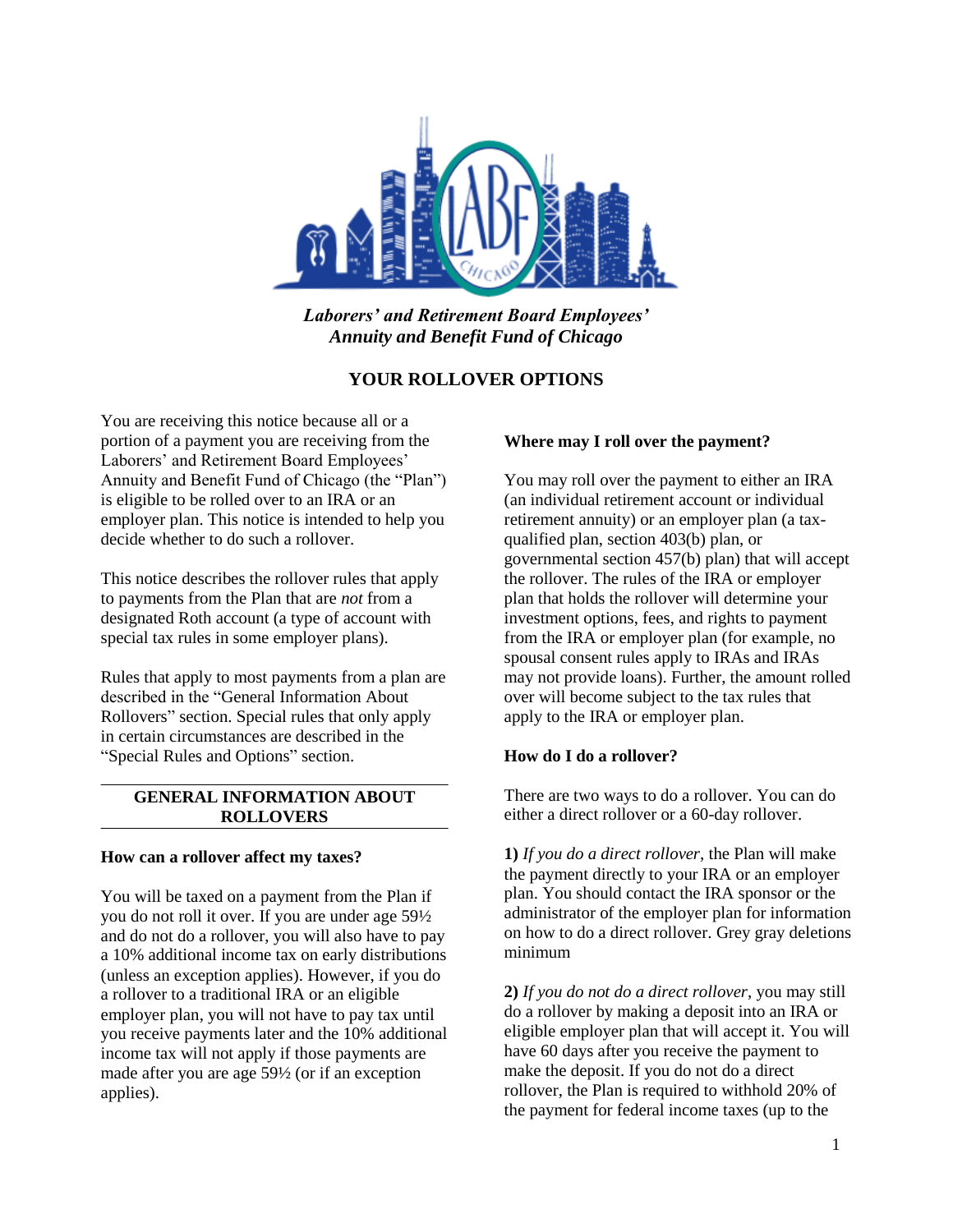amount of cash and property received other than employer stock). This means that, in order to roll over the entire payment in a 60-day rollover, you must use other funds to make up for the 20% withheld. If you do not roll over the entire amount of the payment, the portion not rolled over will be taxed and will be subject to the 10% additional income tax on early distributions if you are under age 59½ (unless an exception applies).

# **How much may I roll over?**

If you wish to do a rollover, you may roll over all or part of the amount eligible for rollover. Any payment from the Plan is eligible for rollover, except:

- Certain payments spread over a period of at least 10 years or over your life or life expectancy (or the lives or joint life expectancy of you and your beneficiary)
- Required minimum distributions after age 70½ (or after death)

The Plan administrator or the payor can tell you what portion of a payment is eligible for rollover.

### **If I don't do a rollover, will I have to pay the 10% additional income tax on early distributions?**

If you are under age 59½, you will have to pay the 10% additional income tax on early distributions for any payment from the Plan (including amounts withheld for income tax) that you do not roll over, unless one of the exceptions listed below applies. This tax is in addition to the regular income tax on the payment not rolled over.

The 10% additional income tax does not apply to the following payments from the Plan:

- Payments made after you separate from service if you will be at least age 55 in the year of the separation
- Payments that start after you separate from service if paid at least annually in equal or close to equal amounts over your life or life expectancy (or the lives or joint life

expectancy of you and your beneficiary)

- Payments from a governmental defined benefit pension plan made after you separate from service if you are a public safety employee and you are at least age 50 in the year of the separation
- Payments made due to disability
- Payments after your death
- Payments made directly to the government to satisfy a federal tax levy
- Payments made under a Qualified Illinois Domestic Relations Order (QILDRO)
- Payments up to the amount of your deductible medical expenses
- Certain payments made while you are on active duty if you were a member of a reserve component called to duty after September 11, 2001 for more than 179 days

### **If I do a rollover to an IRA, will the 10% additional income tax apply to early distributions from the IRA?**

If you receive a payment from an IRA when you are under age 59  $\frac{1}{2}$ , you will have to pay the 10% additional income tax on early distributions from the IRA, unless an exception applies. In general, the exceptions to the 10% additional income tax for early distributions from an IRA are the same as the exceptions listed above for early distributions from a plan. However, there are a few differences for payments from an IRA, including:

- There is no exception for payments after separation from service that are made after age 55.
- The exception for Qualified Illinois Domestic Relations Orders (QILDROs) does not apply (although a special rule applies under which, as part of a divorce or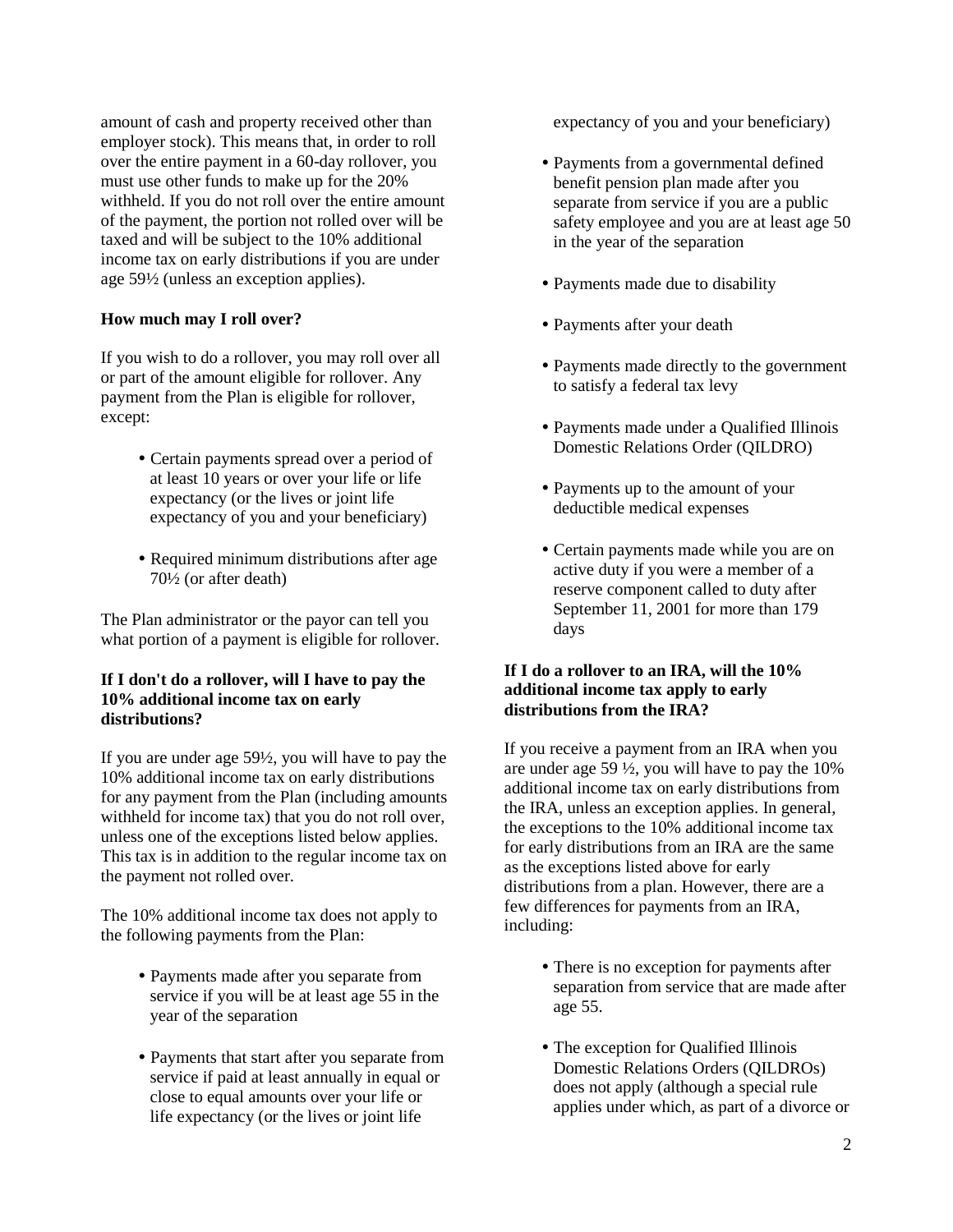separation agreement, a tax-free transfer may be made directly to an IRA of a spouse or former spouse).

- The exception for payments made at least annually in equal or close to equal amounts over a specified period applies without regard to whether you have had a separation from service.
- There are additional exceptions for  $(1)$ payments for qualified higher education expenses, (2) payments up to \$10,000 used in a qualified first-time home purchase, and (3) payments after you have received unemployment compensation for 12 consecutive weeks (or would have been eligible to receive unemployment compensation but for self-employed status).

#### **Will I owe State income taxes?**

This notice does not describe any State or local income tax rules (including withholding rules).

### **SPECIAL RULES AND OPTIONS**

#### **If your payment includes after-tax contributions**

After-tax contributions included in a payment are not taxed. If a payment is only part of your benefit, an allocable portion of your after-tax contributions is generally included in the payment. If you have pre-1987 after-tax contributions maintained in a separate account, a special rule may apply to determine whether the after-tax contributions are included in a payment.

You may roll over to an IRA a payment that includes after-tax contributions through either a direct rollover or a 60-day rollover. You must keep track of the aggregate amount of the after-tax contributions in all of your IRAs (in order to determine your taxable income for later payments from the IRAs). If you do a direct rollover of only a portion of the amount paid from the Plan and a portion is paid to you, each of the payments will include an allocable portion of the after-tax contributions. If you do a 60-day rollover to an

IRA of only a portion of the payment made to you, the after-tax contributions are treated as rolled over last. For example, assume you are receiving a complete distribution of your benefit which totals \$12,000, of which \$2,000 is after-tax contributions. In this case, if you roll over \$10,000 to an IRA in a 60-day rollover, no amount is taxable because the \$2,000 amount not rolled over is treated as being after-tax contributions.

You may roll over to an employer plan all of a payment that includes after-tax contributions, but only through a direct rollover (and only if the receiving plan separately accounts for after-tax contributions and is not a governmental section 457(b) plan). You can do a 60-day rollover to an employer plan of part of a payment that includes after-tax contributions, but only up to the amount of the payment that would be taxable if not rolled over.

#### **If you miss the 60-day rollover deadline**

Generally, the 60-day rollover deadline cannot be extended. However, the IRS has the limited authority to waive the deadline under certain extraordinary circumstances, such as when external events prevented you from completing the rollover by the 60-day rollover deadline. To apply for a waiver, you must file a private letter ruling request with the IRS. Private letter ruling requests require the payment of a nonrefundable user fee. For more information, see IRS Publication 590, Individual Retirement Arrangements (IRAs).

#### **If you were born on or before January 1, 1936**

If you were born on or before January 1, 1936 and receive a lump sum distribution that you do not roll over, special rules for calculating the amount of the tax on the payment might apply to you. For more information, see **IRS Publication 575**, Pension and Annuity Income.

### **If you roll over your payment to a Roth IRA**

You can roll over a payment from the Plan made before January 1, 2010 to a Roth IRA only if your modified adjusted gross income is not more than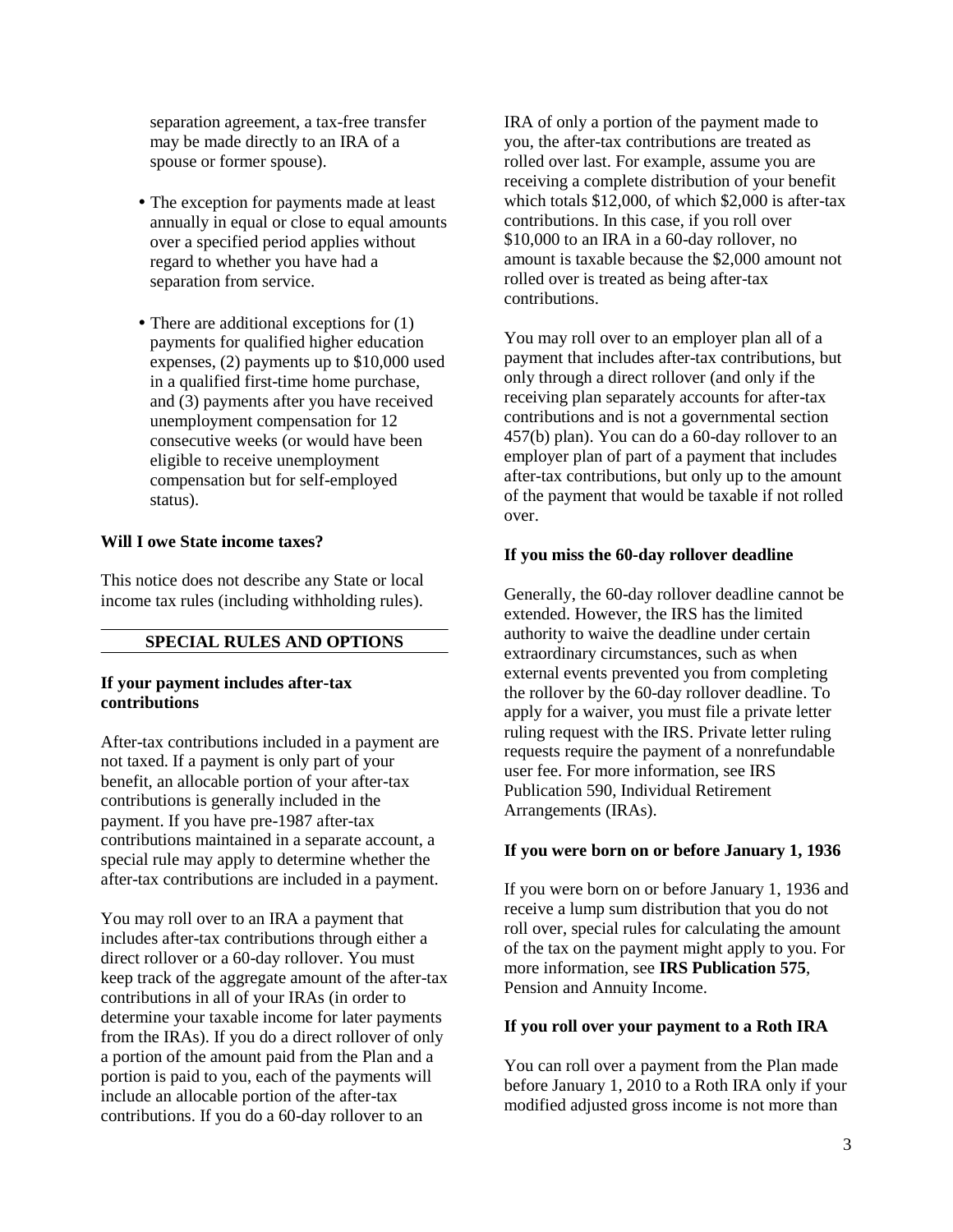\$100,000 for the year the payment is made to you and, if married, you file a joint return. These limitations do not apply to payments made to you from the Plan after 2009. If you wish to roll over the payment to a Roth IRA, but you are not eligible to do a rollover to a Roth IRA until after 2009, you can do a rollover to a traditional IRA and then, after 2009, elect to convert the traditional IRA into a Roth IRA.

If you roll over the payment to a Roth IRA, a special rule applies under which the amount of the payment rolled over (reduced by any after-tax amounts) will be taxed. However, the 10% additional income tax on early distributions will not apply (unless you take the amount rolled over out of the Roth IRA within 5 years, counting from January 1 of the year of the rollover). For payments from the Plan during 2010 that are rolled over to a Roth IRA, the taxable amount can be spread over a 2-year period starting in 2011.

If you roll over the payment to a Roth IRA, later payments from the Roth IRA that are qualified distributions will not be taxed (including earnings after the rollover). A qualified distribution from a Roth IRA is a payment made after you are age 59  $\frac{1}{2}$  (or after your death or disability, or as a qualified first-time homebuyer distribution of up to \$10,000) and after you have had a Roth IRA for at least 5 years. In applying this 5-year rule, you count from January 1 of the year for which your first contribution was made to a Roth IRA. Payments from the Roth IRA that are not qualified distributions will be taxed to the extent of earnings after the rollover, including the 10% additional income tax on early distributions (unless an exception applies). You do not have to take required minimum distributions from a Roth IRA during your lifetime. For more information, see **IRS Publication 590**, Individual Retirement Arrangements (IRAs).

You cannot roll over a payment from the Plan to a designated Roth account in an employer plan.

### **If you are not a plan participant**

*Payments after death of the participant*. If you receive a distribution after the participant's death that you do not roll over, the distribution will

generally be taxed in the same manner described elsewhere in this notice. However, the 10% additional income tax on early distributions and the special rules for public safety officers do not apply, and the special rule described under the section "If you were born on or before January 1, 1936" applies only if the participant was born on or before January 1, 1936.

> **If you are a surviving spouse.** If you receive a payment from the Plan as the surviving spouse of a deceased participant, you have the same rollover options that the participant would have had, as described elsewhere in this notice. In addition, if you choose to do a rollover to an IRA, you may treat the IRA as your own or as an inherited IRA.

An IRA you treat as your own is treated like any other IRA of yours, so that payments made to you before you are age 59½ will be subject to the 10% additional income tax on early distributions (unless an exception applies) and required minimum distributions from your IRA do not have to start until after you are age 70½.

If you treat the IRA as an inherited IRA, payments from the IRA will not be subject to the 10% additional income tax on early distributions. However, if the participant had started taking required minimum distributions, you will have to receive required minimum distributions from the inherited IRA. If the participant had not started taking required minimum distributions from the Plan, you will not have to start receiving required minimum distributions from the inherited IRA until the year the participant would have been age 70½.

**If you are a surviving beneficiary other than a spouse**. If you receive a payment from the Plan because of the participant's death and you are a designated beneficiary other than a surviving spouse, the only rollover option you have is to do a direct rollover to an inherited IRA. Payments from the inherited IRA will not be subject to the